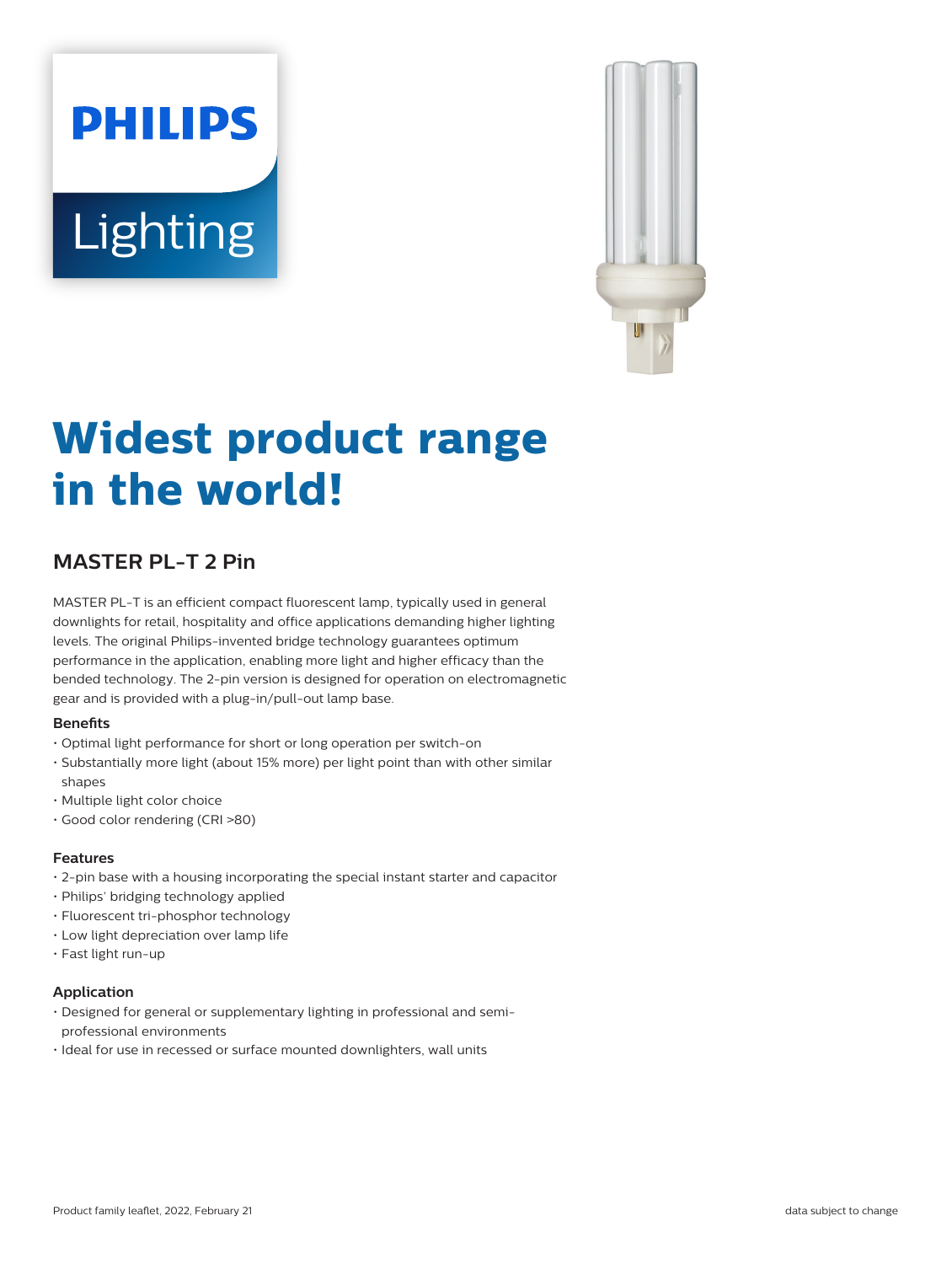#### **Warnings and Safety**

- Use only with electromagnetic control gear
- Lamp light technical and electrical characteristics are influenced by operating conditions, i.e. lamp ambient temperature and operating position
- Dimming is not possible
- A lamp breaking is extremely unlikely to have any impact on your health. If a lamp breaks, ventilate the room for 30 minutes and remove the parts, preferably with gloves. Put them in a sealed plastic bag and take it to your local waste facilities for recycling. Do not use a vacuum cleaner.

#### **Dimensional drawing**



| Product                     |  | $D(max)$ A (max) B (max) C (max) |                                 |
|-----------------------------|--|----------------------------------|---------------------------------|
| MASTER PL-T 26W/830/2P 1CT/ |  |                                  | 41 mm 86.7 mm 111.0 mm 134.2 mm |
| 5X10BOX                     |  |                                  |                                 |
| MASTER PL-T 26W/840/2P 1CT/ |  |                                  | 41 mm 86.7 mm 111.0 mm 134.2 mm |
| 5X10BOX                     |  |                                  |                                 |

| Product                     |  | $D(max)$ A (max) B (max) C (max) |  |
|-----------------------------|--|----------------------------------|--|
| MASTER PL-T 18W/840/2P 1CT/ |  | 41 mm 71.8 mm 96.0 mm 119.2 mm   |  |
| 5X10BOX                     |  |                                  |  |

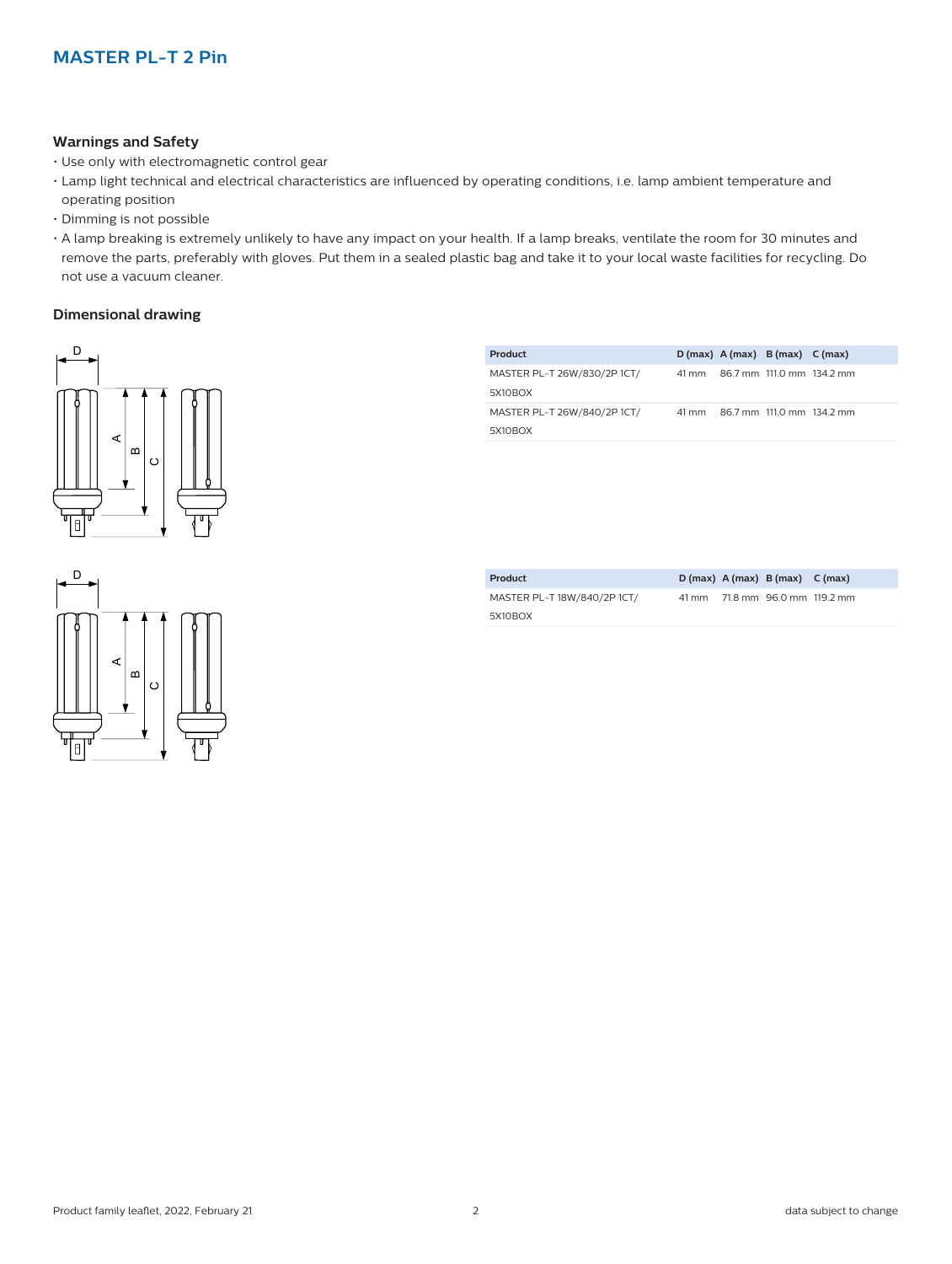# **MASTER PL-T 2 Pin**

| <b>Approval and Application</b>     |                   |
|-------------------------------------|-------------------|
| Mercury (Hg) Content (Max)          | 1.4 <sub>mg</sub> |
| Mercury (Hg) Content (Nom)          | 1.4 <sub>mg</sub> |
|                                     |                   |
| <b>Controls and Dimming</b>         |                   |
| <b>Dimmable</b>                     | No                |
|                                     |                   |
| <b>General Information</b>          |                   |
| Life To 10% Failures (Nom)          | 6500h             |
| Life To 50% Failures (Nom)          | 10000 h           |
| LSF 2000 h Rated                    | 99%               |
| LSF 4000 h Rated                    | 98%               |
| LSF 6000 h Rated                    | 92%               |
| LSF 8000 h Rated                    | 78 %              |
|                                     |                   |
| <b>Light Technical</b>              |                   |
| <b>Colour Rendering Index (Nom)</b> | 80                |
| LLMF 2000 h Rated                   | 92%               |
| LLMF 4000 h Rated                   | 87%               |
| LLMF 6000 h Rated                   | 84 %              |
| LLMF 8000 h Rated                   | 81%               |
|                                     |                   |
| <b>Temperature</b>                  |                   |
| Design Temperature (Nom)            | 28 °C             |

# **Approval and Application**

| Order Code | <b>Full Product Name</b>          | Energy Consumption kWh/1000 h |
|------------|-----------------------------------|-------------------------------|
| 61061470   | MASTER PL-T 18W/840/2P 1CT/5X10CC | 18 kWh                        |
| 61102470   | MASTER PL-T 26W/830/2P 1CT/5X10CC | 27 kWh                        |
| 61113070   | MASTER PL-T 26W/840/2P 1CT/5X10CC | 27 kWh                        |

# **Operating and Electrical**

|          |                              | <b>Lamp Current</b> |             |
|----------|------------------------------|---------------------|-------------|
|          | Order Code Full Product Name | (Nom)               | Power (Nom) |
| 61061470 | MASTER PL-T 18W/840/2P 1CT/  | 0.225A              | 18.0 W      |
|          | 5X10CC                       |                     |             |
| 61102470 | MASTER PL-T 26W/830/2P 1CT/  | 0.335 A             | 26.9 W      |
|          | 5X10CC                       |                     |             |

|          |                                     | <b>Lamp Current</b> |             |
|----------|-------------------------------------|---------------------|-------------|
|          | <b>Order Code Full Product Name</b> | (Nom)               | Power (Nom) |
| 61113070 | MASTER PL-T 26W/840/2P 1CT/         | 0.335 A             | 26.9 W      |
|          | 5X10CC                              |                     |             |

#### **General Information**

| Order Code | <b>Full Product Name</b>          | Cap-Base  |
|------------|-----------------------------------|-----------|
| 61061470   | MASTER PL-T 18W/840/2P 1CT/5X10CC | $GX24D-2$ |
| 61102470   | MASTER PL-T 26W/830/2P 1CT/5X10CC | $GX24D-3$ |

| Order Code | <b>Full Product Name</b>          | Cap-Base  |
|------------|-----------------------------------|-----------|
| 61113070   | MASTER PL-T 26W/840/2P 1CT/5X10CC | $GX24D-3$ |

# **Light Technical (1/2)**

|          |                     | Chromaticity | Chromaticity        |        |             |          |   |
|----------|---------------------|--------------|---------------------|--------|-------------|----------|---|
| Order    | <b>Full Product</b> | Coordinate X | <b>Coordinate Y</b> | Colour | Colour      | Order    | F |
| Code     | <b>Name</b>         | (Nom)        | (Nom)               | Code   | Designation | Code     | N |
| 61061470 | <b>MASTER PL-T</b>  | 0.38         | 0.38                | 841    | Cool White  | 61113070 | Λ |
|          | 18W/840/2P          |              |                     |        | (CW)        |          | 2 |
|          | 1CT/5X10CC          |              |                     |        |             |          | 1 |
| 61102470 | MASTER PL-T         | 0.44         | 0.403               | 830    | Warm White  |          |   |
|          | 26W/830/2P          |              |                     |        | (WW)        |          |   |
|          | 1CT/5X10CC          |              |                     |        |             |          |   |

|          |                     | Chromaticity | Chromaticity |        |                    |
|----------|---------------------|--------------|--------------|--------|--------------------|
| Order    | <b>Full Product</b> | Coordinate X | Coordinate Y | Colour | Colour             |
| Code     | <b>Name</b>         | (Nom)        | (Nom)        | Code   | <b>Designation</b> |
| 61113070 | <b>MASTER PL-T</b>  | O 38         | 0.38         | 841    | Cool White         |
|          | 26W/840/2P          |              |              |        | (CW)               |
|          | 1CT/5X10CC          |              |              |        |                    |

# **Light Technical (2/2)**